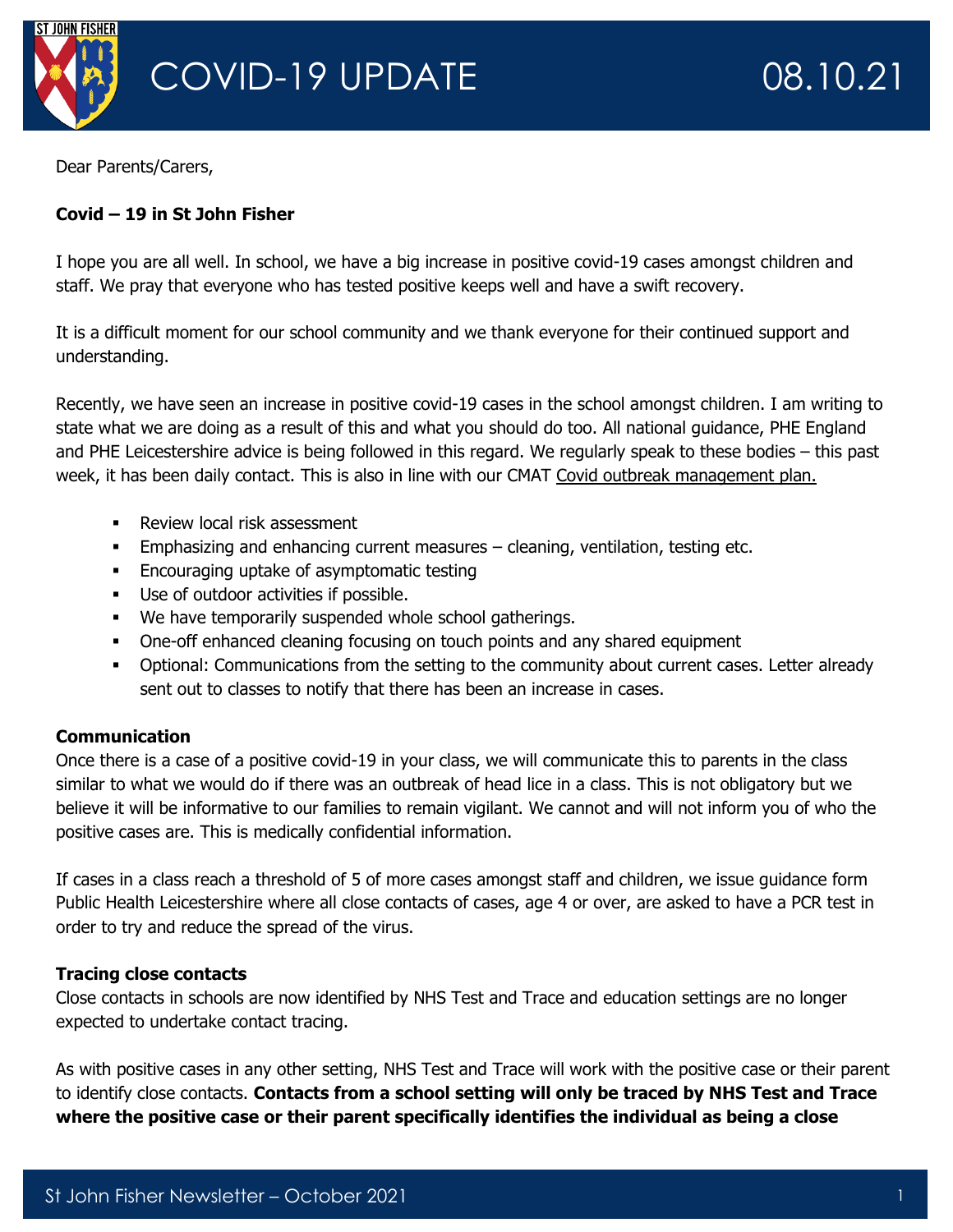

**contact.** This is likely to be a small number of individuals who would be most at risk of contracting COVID-19 due to the nature of the close contact.

## **Symptoms**

The main symptoms of coronavirus (COVID-19) are:

- a high temperature this means you feel hot to touch on your chest or back (you do not need to measure your temperature)
- a new, continuous cough this means coughing a lot for more than an hour, or 3 or more coughing episodes in 24 hours (if you usually have a cough, it may be worse than usual)
- a loss or change to your sense of smell or taste this means you've noticed you cannot smell or taste anything, or things smell or taste different to normal

# **If your child has any of these symptoms, get a PCR test (test that is sent to a lab) to check if they have coronavirus and stay at home until you get the result, even if the symptoms are mild.**

Bearing in mind half term is coming up, regular testing is advisable. Please inform us of any test results. We thank everyone for voluntarily wearing facemasks at arrival and collection times too.

If your child is isolating but feels well enough to continue with schoolwork at home, please contact your classteacher via Class Dojo or email.

# **REMINDER….Positive COVID Cases**

If you or your child has COVID-19 symptoms or are awaiting test results, you should inform the school straight away. As soon as you know your child's result, please inform the school by using the dedicated email address: **testing@stjohnfisher-wigston.leics.sch.uk** This will be monitored 24-7.

# **Swimming**

Swimming has been cancelled today due to Covid-19 situation and is under review for next Friday. After halfterm, Year 3 and 4 begin their school swimming lessons.

# **Harvest collection**

Five house points for each item brought in! Charities will collect the produce, after our Harvest Mass on Thursday, to distribute in Wigston and Oadby. Thank you to everyone who has contributed so far.



# **Parking and Road safety**

Please park with due care and attention for all of our children and our neighbours.

Do not park across driveways or on zig zag lines even momentarily. It is obvious despite some staggering that it is busier around the beginning of the school day and at the end of the school day than it was last year. If travelling by car, children should exit on the pavement side of the road and not out onto the open road. When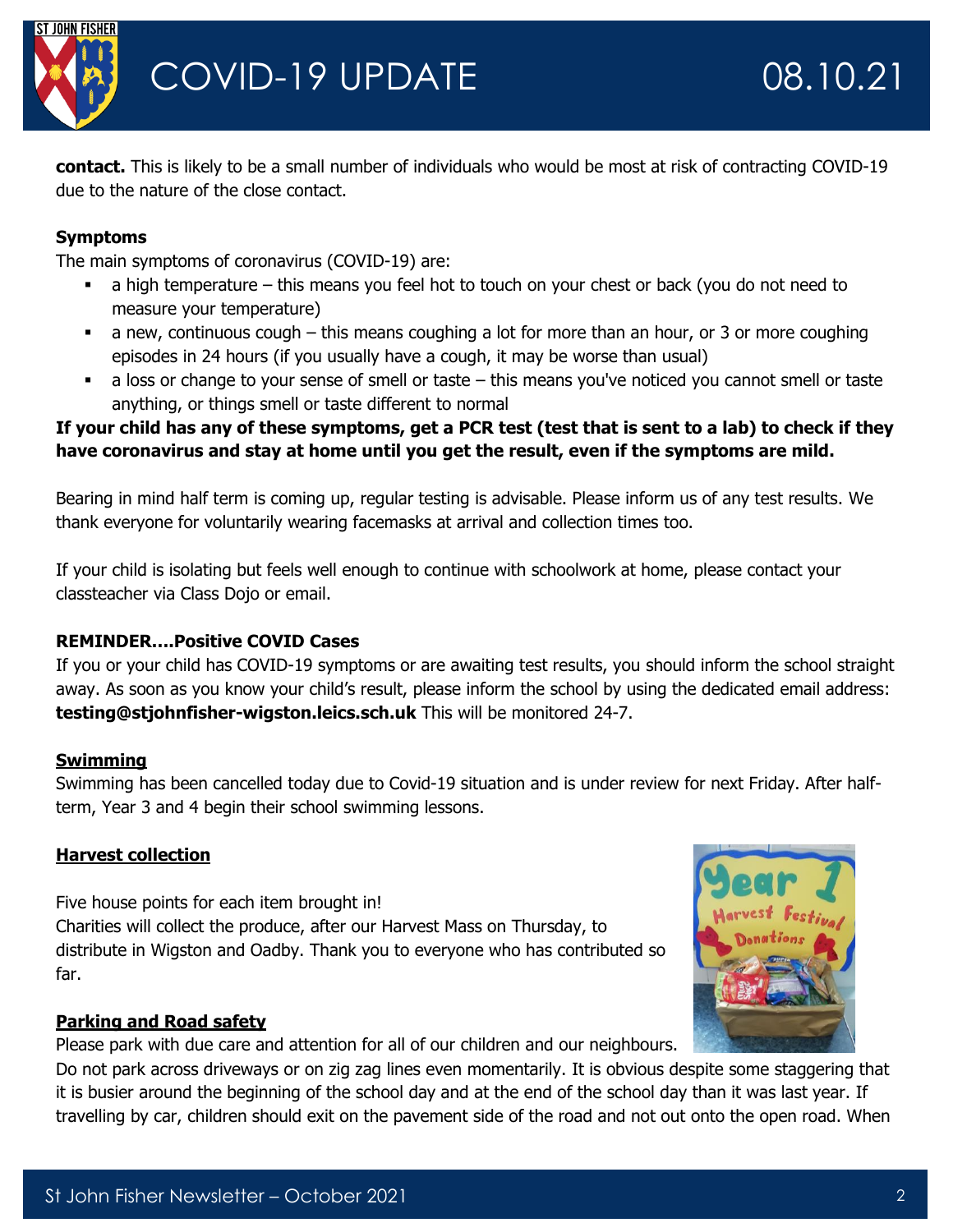

crossing the road, it is paramount that children look both sides and only cross when it is safe to do with an adult.

As a reminder, here is the map of the school which lists the numerous places for parking and also highlights another way to access via Waterloo Crescent. Often, I see bottlenecks with cars and vans on Shenley Road going out onto the main Oadby/Wigston Road, while the other routes are relatively clear.



# **Parents' evening**

This year parents evening will be an online video call with the class teacher. Details have been sent on Parentmail on 1<sup>st</sup> October.

Please note this will only be a 10-minute conversation about how your child has settled, what they are doing well in and what they may need additional support with. This brief conversation will enable all parents to have a short face to face meeting with the class teacher. Please be aware that the call will only last 10 minutes. If you have any further concerns an additional call can be arranged with the class teacher at a later date.

# **Seasonal Flu vaccination**

Please remember to go online to give your consent to your child receiving the Flu vaccination this year. Letter was sent out on 29<sup>th</sup> September.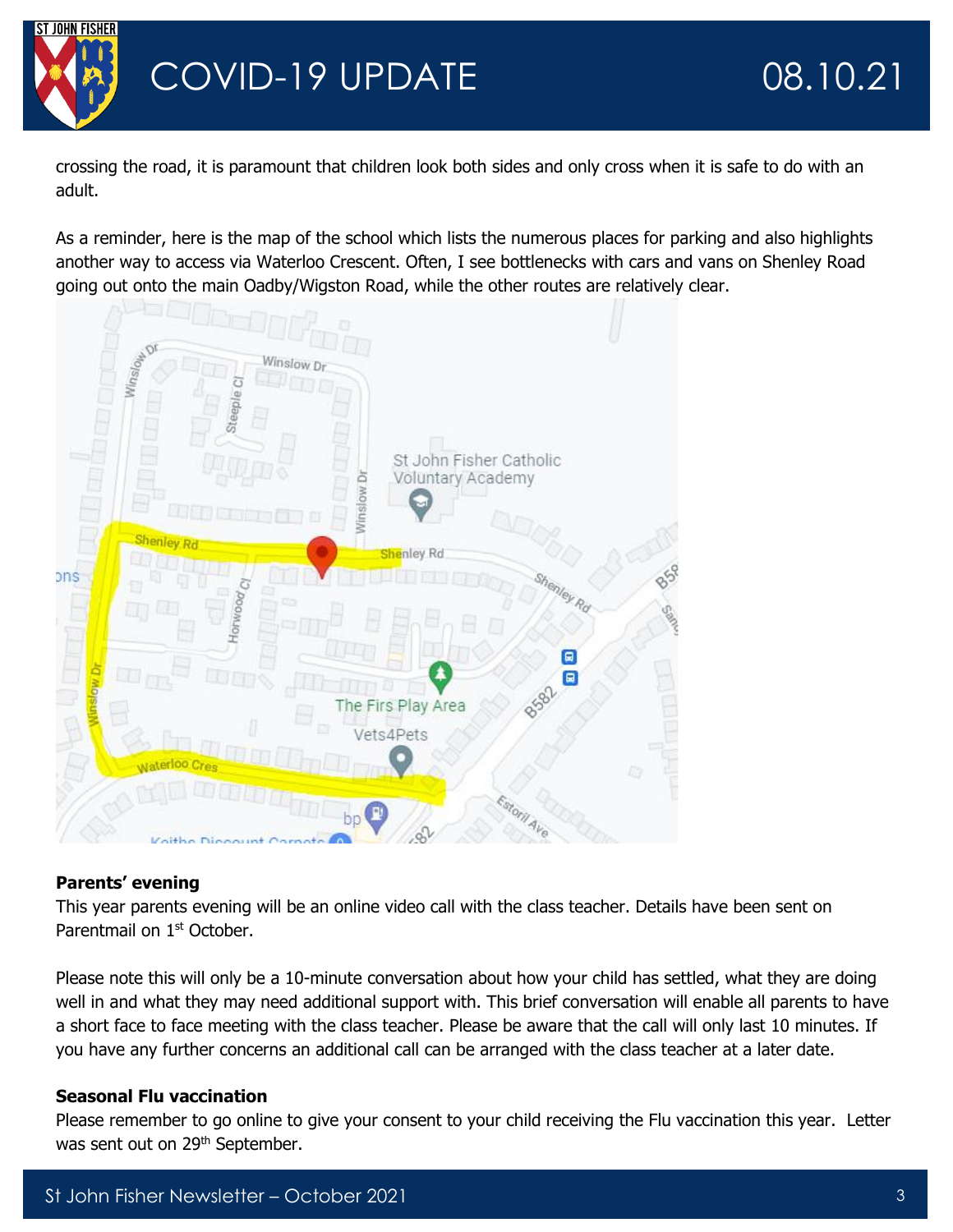

#### **MASS FOR FIRST HOLY COMMUNION**

Congratulations to all our St John Fisher pupils who will receive their First Holy Communion in the coming weeks. St John Fisher School Mass at St Mary's on Sunday 10th October at 2.00pm.

## **FIRST HOLY COMMUNION 2022**

For parents of children of FIRST HOLY COMMUNION age, there will be a meeting at HOLY CROSS SCHOOL on Tuesday 26th October staring at 2.45pm, so that children can be collected at 2.15pm. For parents of children at ST. JOHN FISHER or who do not attend a catholic school, we will be holding a meeting on Thursday 28th October in St Mary's Hall starting at 6.00pm. We plan to start LESSONS the following week, 2nd November in Holy Cross School and 4th November in St. Mary's Hall. If you have any questions, or would like to register your interest, please contact HILARI on 07734 690611 or hilari@stmaryswigston.org

Thank you for your support.

God bless,

AGaMon

Mr Gallagher

# **DATES FOR THE DIARY**

### **OCTOBER**

- $12<sup>th</sup>$  Parents' Evening 3.30 7
- 13<sup>TH</sup> Year 6 Parents' Evening 3.30 5
- $14<sup>TH</sup>$  Parents' Evening 3.30 5
- 15<sup>TH</sup> Swimming Concludes For Year 5 & 6

# **School Closes for The Half Term Holiday**

- 25<sup>TH</sup> School Re Opens
- $26<sup>TH</sup>$  Individual and Sibling Photographs Day
- 28<sup>TH</sup> Oadby & Wigston Cross Country Meet Round 2 (Year 3/4)
- 29TH Swimming Begins For Year 3 & 4 (First Week: Assessment Only) Team Building Year 6

### **NOVEMBER**